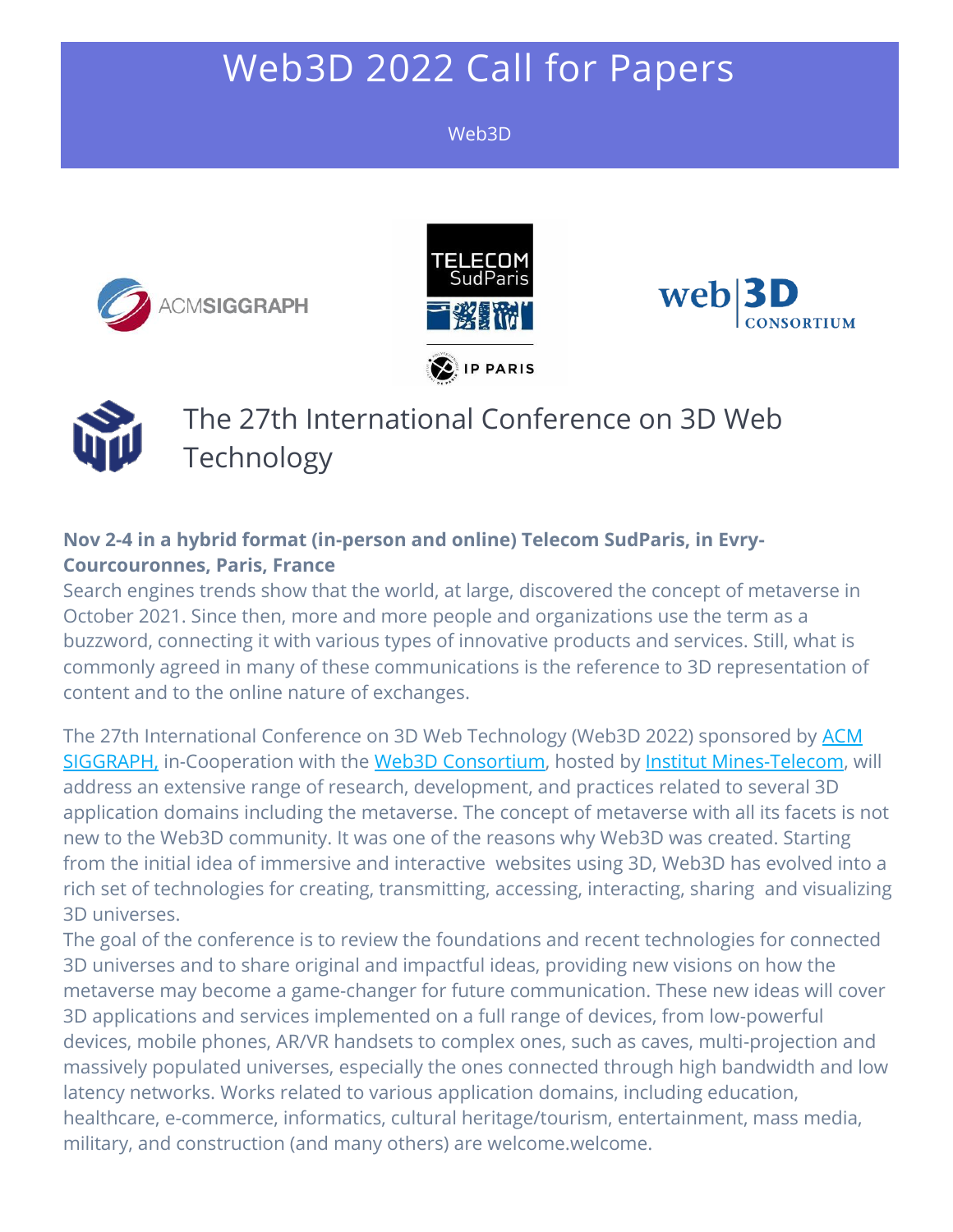## **Topics and areas of interest:**

Use the following list of the topic areas as a reference rather than a limitation. We welcome all topics related to Web/mobile 3D content creation, immersive realities, 3D compression, publishing technology, tools, and related studies.

- VR/AR/MR/XR: virtual, augmented, mixed, cross and extended realities
- 3D content creation and modeling, 3D content scanning, reconstruction, compression, printing, visualization
- Artificial Intelligence AI technologies for 3D processing and any 3D use cases
- Algorithms for shape modeling, optimization, analysis, and processing
- Novel APIs, toolkits, and frameworks for 3D web and associated application domains
- 3D technologies for Digital humans
- 3D technologies for Medical and Health Data
- Cloud-based rendering, services, interoperability for large-scale models, animations, virtual worlds and metaverses
- End to end systems for streaming, compression, and transmission of 3D content
- Motion capture for composition and streaming of behaviors and expressions
- HTML5 3D, WebGL, glTF, MPEG and other languages and formats that support the 3D Web
- Semantic Web for 3D objects and scenes
- X3D application examples
- Multi-modal 3D interaction paradigms, including spatial UI, gesture and voice
- Diffusion and adoption of 3D Web technologies, comparative studies, historical perspectives, www integration
- Novel interactive 3D web applications in all areas and sectors such as entertainment, education, training, cultural heritage, digital twins, medicine, military, smartmanufacturing / industry 4.0, information & data visualization, science, geographic information systems, digital globes, subsurface exploration and mining, integrated marine data management and visualization, smart city, building information modeling, and architecture.
- Mobile 3D applications and usability studies, smart city, navigation performance, immersion impact

The accepted papers and poster summaries will be published in the Web3D 2022 Conference Proceedings, available in the ACM Digital Library.

# **Submission Guidelines**

All papers must be original and not simultaneously submitted to another journal or conference. Instructions for authors are available here: [https://www.siggraph.org/learn/instructions](https://www.siggraph.org/learn/instructions-authors/)[authors/.](https://www.siggraph.org/learn/instructions-authors/)

The following paper categories are welcome:

• **Full or short papers** presenting original work in 3D Web research and applications may be submitted in long or short form (up to 9 or 4 pages, EXCLUSIVE of the page(s) devoted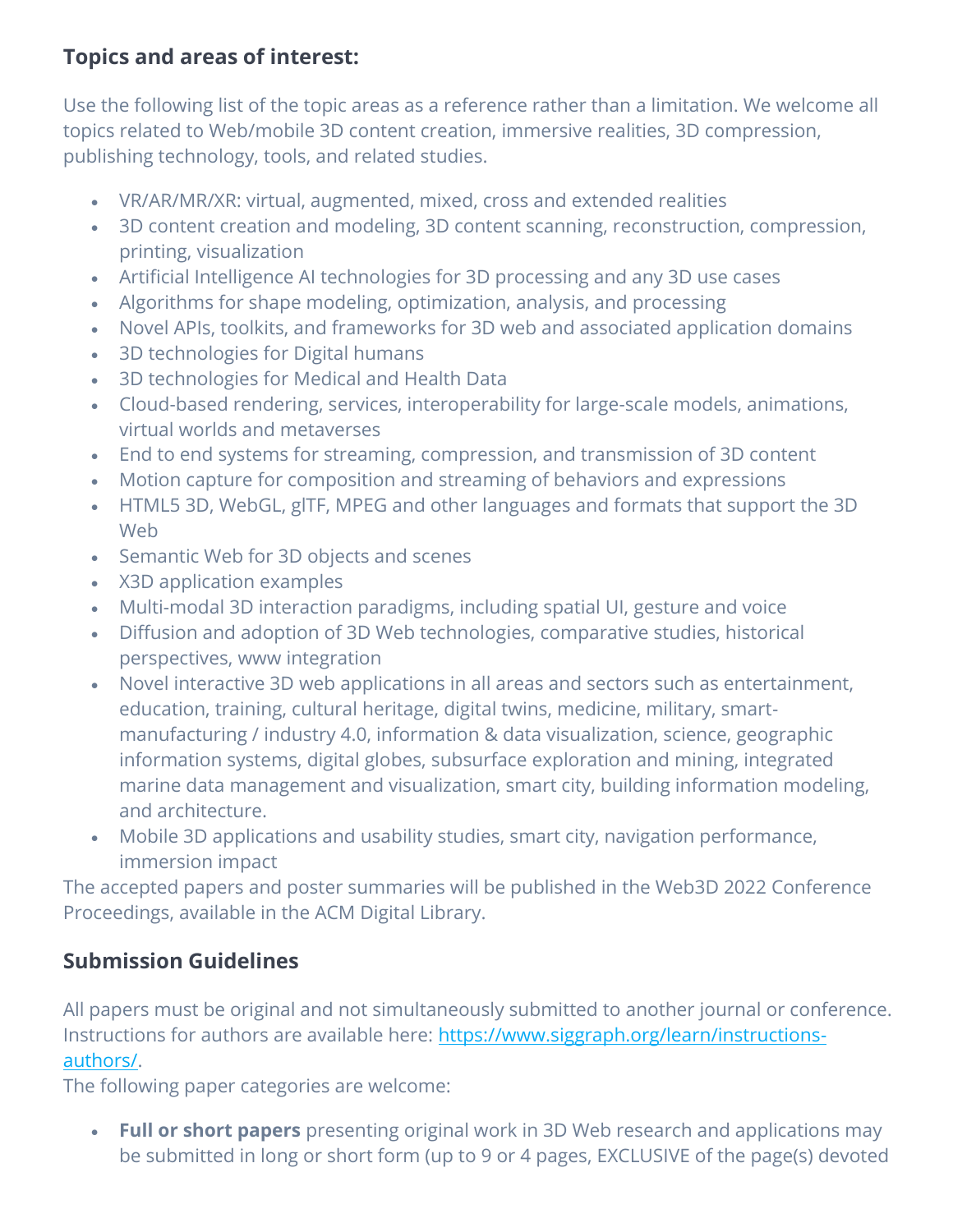to bibliographic references and short appendices). Do include a full citation list. Submissions will be peer-reviewed.

- **Posters** present results of ongoing or recently completed work in 3D web research and application. The poster format offers the opportunity to interactively present and discuss interesting results to the Web3D community. Posters should be submitted in the form of abstracts (2 pages). Posters must be formatted using the document templates for conferences. Upon acceptance, the final revised poster is required in paper and electronic format. Acceptable poster printing and formatting guidelines are here. Printing and delivery of the poster is the author's responsibility.
- **Tutorials** are an opportunity to present introductory and advanced applications of 3D Web technologies to students and to experienced practitioners. Tutorial subjects can include practices for authoring interactive 3D scenes and using 3D graphics in diverse application areas. Especially welcome are tutorials in the use of open-source software and Web applications which can be presented in hands-on sessions at the conference. Submission should include names, affiliations, and contact information, title of the tutorial, and a short summary including: the topic of interest, subjects covered, learning objectives, intended audience, prerequisites, and level of difficulty.
- **Workshops** provide a forum for researchers and practitioners from both the Web and 3D multimedia communities to discuss and exchange positions on current and emergent 3D Web topics. Workshops may take the form of presentation sessions moderated by workshop organizers or open discussions of new knowledge on a specific topic of interest. Each session will last 90 minutes with presentations and discussions. Submission should include names, affiliations, and contact information, title of the workshop, and a short summary including: the topic of the emergent technology and its use cases and challenges.
- **Demonstrations** enable artists, content designers, and developers to share their innovative 3D work at the conference. Artwork and applications developed for various platforms, including the Web, desktop, mobile, and VR/AR systems, are welcome. Submission should include names, affiliations, and contact information, title of the demonstration, and a short summary including: technology and tools used, use case and market readiness.
- **Industrial Use Cases** enable practitioners to demonstrate how 3D Web technologies may be used in industrial applications. A special track during Web3D 2022 will be devoted to industrial use cases to share best practices, and requirements of using 3D in various application domains. Each presentation will last 20 minutes with 5-10 minutes for discussions. Submission should include names, affiliations, and contact information, title of the presentation, and a short summary including: Application domain and industry use case.
- **Standards Sessions** provide a meeting for researchers and practitioners from both the Web and 3D multimedia communities to discuss and exchange standardization issues on current and emergent 3D Web topics. Submission should include names, affiliations, and contact information, title of the presentation, and a short summary including: 3D emergent Standardization topic and status.

Accepted proposers of Tutorials, Workshops, Demonstrations and Industrial use cases will be asked to provide a biography paragraph for each presenter, a representative image and